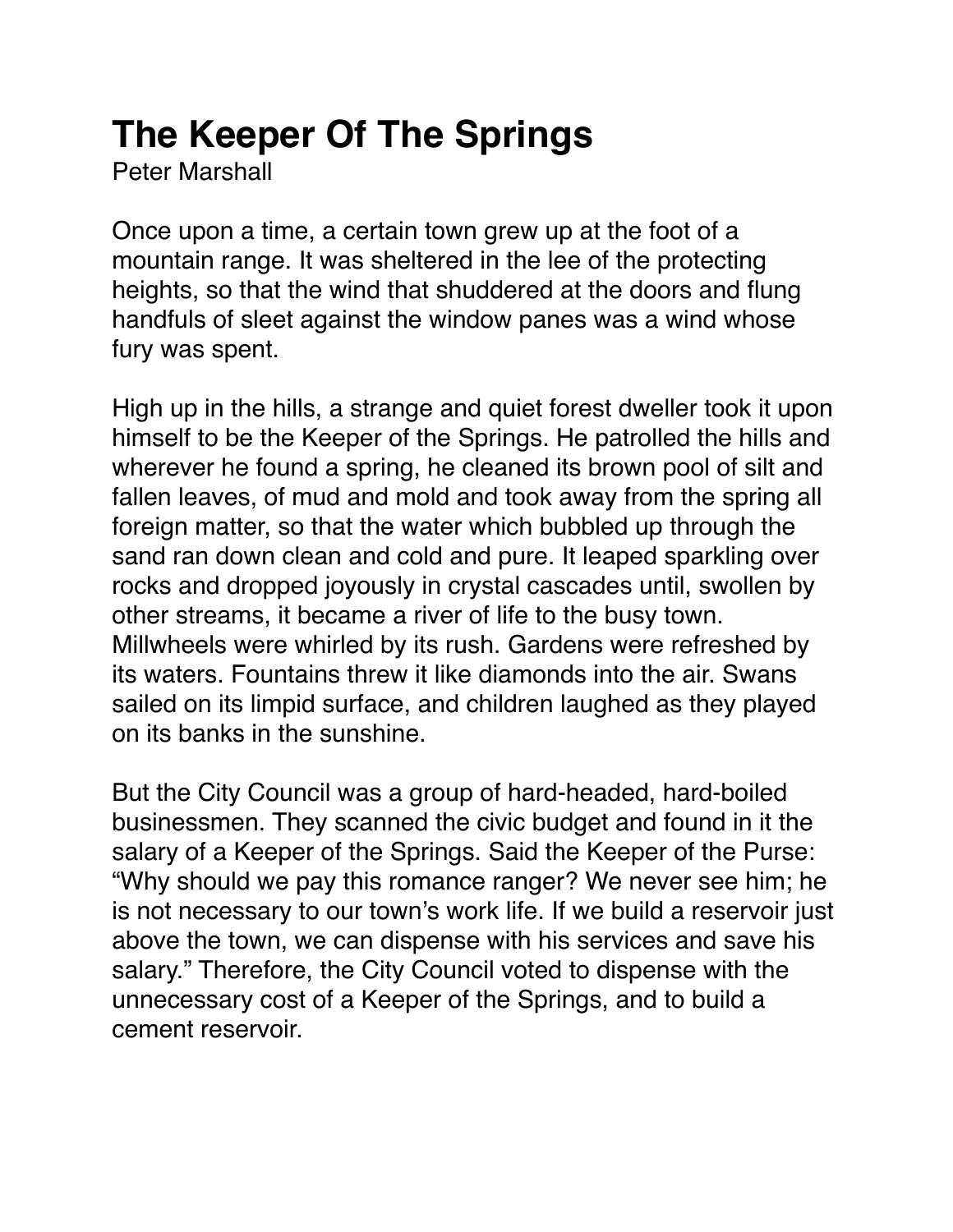So the Keeper of the Springs no longer visited the brown pools but watched from the heights while they built the reservoir. When it was finished, it soon filled up with water, to be sure, but the water did not seem to be the same. It did not seem to be as clean, and a green scum soon befouled its stagnant surface. There were constant troubles with the delicate machinery of the mills, for it was often clogged with slime, and the swans found another home above the town. At last, an epidemic raged, and the clammy, yellow fingers of sickness reached into every home in every street and lane.

The City Council met again. Sorrowfully, it faced the city's plight, and frankly it acknowledged the mistake of the dismissal of the Keeper of the Springs. They sought him out of his hermit hut high in the hills, and begged him to return to his former joyous labor. Gladly he agreed, and began once more to make his rounds. It was not long until pure water came lilting down under tunnels of ferns and mosses and to sparkle in the cleansed reservoir. Millwheels turned again as of old. Stenches disappeared. Sickness waned and convalescent children playing in the sun laughed again because the swans had come back.

Do not think me fanciful, too imaginative or too extravagant in my language when I say that I think of women, and particularly of our mothers, as Keepers of the Springs. The phrase, while poetic, is true and descriptive. We feel its warmth…its softening influence… and however forgetful we have been…however much we have taken for granted life's precious gifts, we are conscious of wistful memories that surge out of the past–the sweet, tender, poignant fragrances of love. Nothing that has been said, nothing that could be said, or that ever will be said, would be eloquent enough, expressive enough, or adequate to make articulate that peculiar emotion we feel to our mothers. So I shall make my tribute a plea for Keepers of the Springs, who will be faithful to their tasks.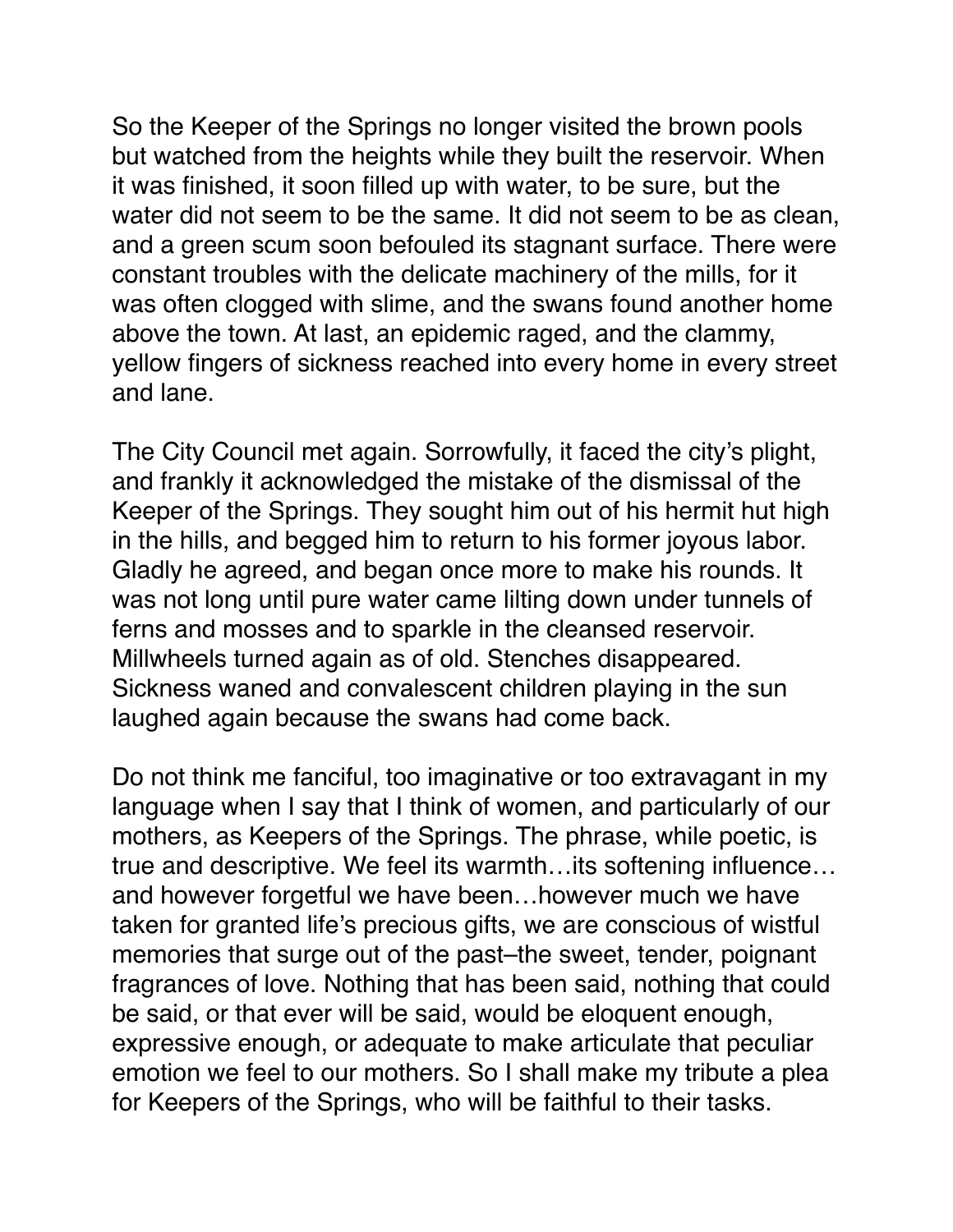There never has been a time when there was a greater need for Keepers of the Springs, or when there were more polluted springs to be cleansed. If the home fails, the country is doomed. The breakdown of home-life and influence will mark the breakdown of the nation. If the Keepers of the Springs desert their posts or are unfaithful to their responsibilities, the future outlook of this country is black, indeed. This generation needs Keepers of the Springs who will be courageous enough to cleanse the springs that have been polluted. It is not an easy task–nor is it a popular one, but it must be done for the sake of the children, and the young women of today must do it.

The emancipation of womanhood began with Christianity, and it ends with Christianity. It had its beginning one night nineteen hundred years ago when there came to a woman named Mary a vision and a message from heaven. She saw the rifted clouds of glory and the hidden battlements of heaven. She heard an angelic annunciation of the almost incredible news that she, of all the women on earth…of all the Marys in history…was to be the only one who should ever wear entwined the red rose of maternity and the white rose of virginity. It was told her–and all Keepers of the Springs know how such messages come–that she should be the mother of the Savior of the world.

It was nineteen hundred years ago "when Jesus Himself a baby deigned to be and bathed in baby tears His deity"…and on that night, when that tiny Child lay in the straw of Bethlehem, began the emancipation of womanhood.

When He grew up and began to teach the way of life, He ushered woman into a new place in human relations. He accorded her a new dignity and crowned her with a new glory, so that wherever the Christian evangel has gone for nineteen centuries, the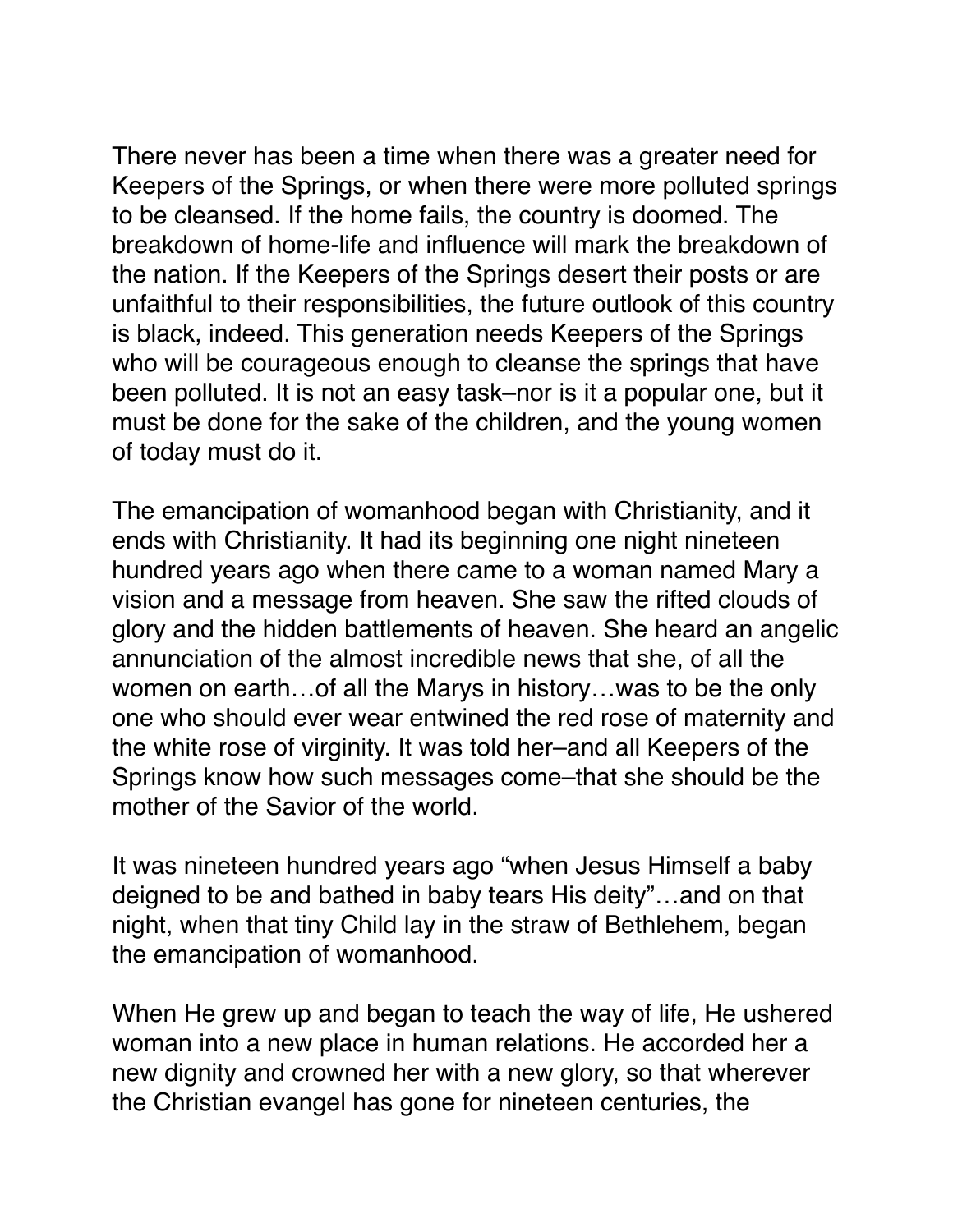daughters of Mary have been respected, revered, remembered, and loved, for men have recognized that womanhood is a sacred and a noble thing, that women are of finer clay…are more in touch with the angels of God and have the noblest function that life affords. Wherever Christianity has spread, for nineteen hundred years men have bowed and adored.

It remained for the twentieth century, in the name of progress, in the name of tolerance, in the name of broadmindedness, in the name of freedom, to pull her down from her throne and try to make her like a man.

She wanted equality. For nineteen hundred years she had not been equal–she had been superior. But now, they said, she wanted equality, and in order to obtain it, she had to step down. And so it is, that in the name of broadminded tolerance, a man's vices have now become a woman's.

Twentieth-century tolerance has won for woman the right to become intoxicated, the right to have an alcoholic breath, the right to smoke, to work like a man to act like a man–for is she not man's equal? Today they call it "progress"…but tomorrow, oh, you Keepers of the Springs, they must be made to see that it is not progress.

No nation has ever made any progress in a downward direction. No people ever became great by lowering their standards. No people ever became good by adopting a looser morality. It is not progress when the moral tone is lower than it was. It is not progress when purity is not as sweet. It is not progress when womanhood has lost its fragrance. Whatever else it is, it is not progress!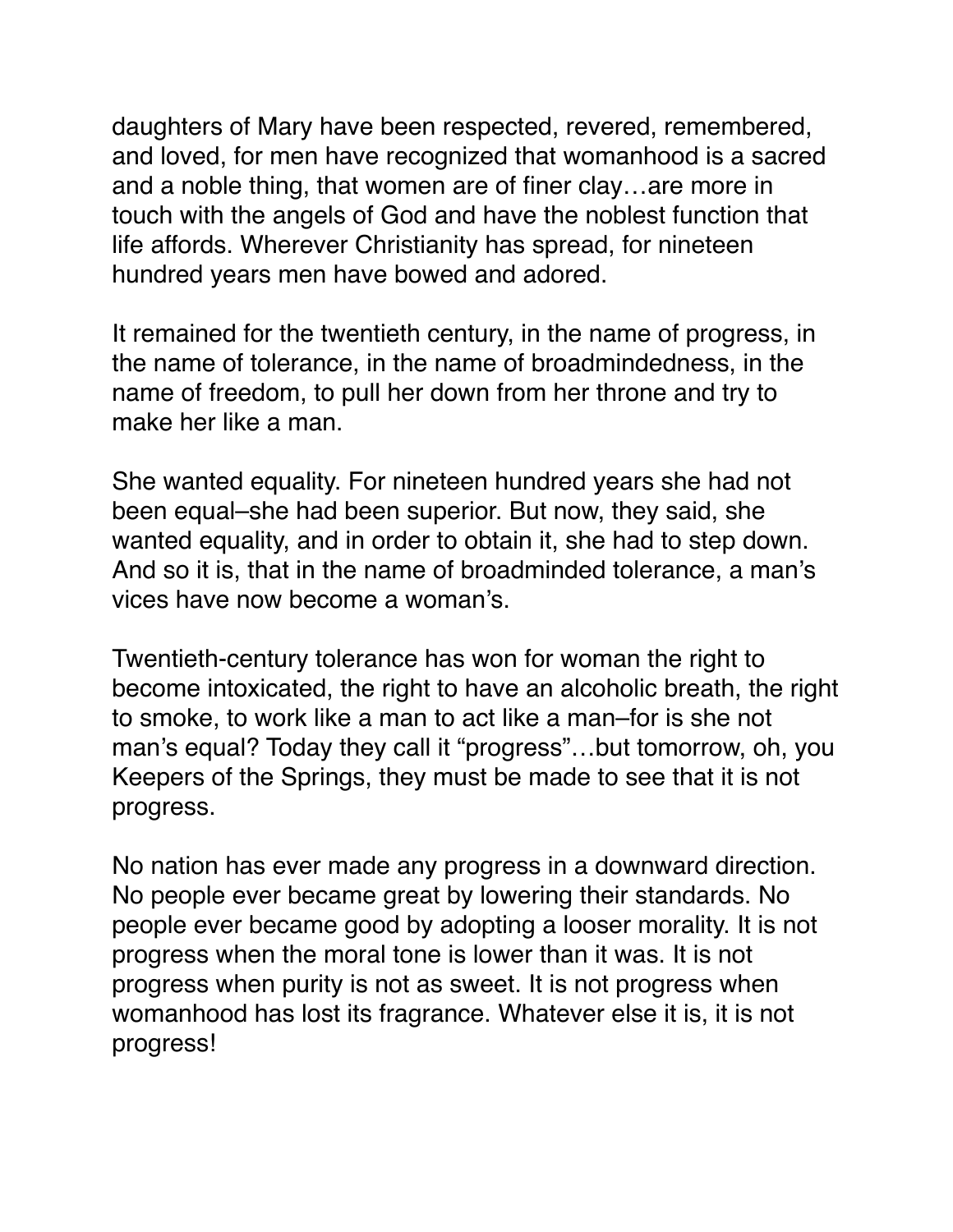We need Keepers of the Springs who will realize that what is socially correct may not be morally right. Our country needs today women who will lead us back to an old-fashioned morality, to an old fashioned decency, to an old fashioned purity and sweetness for the sake of the next generation, if for no other reason.

The challenge of the twentieth-century motherhood is as old as motherhood itself. Although the average American mother has advantages that pioneer women never knew–material advantages: education, culture, advances made by science and medicine; although the modern mother knows a great deal more about sterilization, diets, health, calories, germs, drugs, medicines and vitamins, than her mother did, there is one subject about which she does not know as much–and that is God.

The modern challenge to motherhood is the eternal challenge– that of being a godly woman. The very phrase sounds strange in our ears. We never hear it now. We hear about every other kind of women–beautiful women, smart women, sophisticated women, career woman, talented women, divorced women, but so seldom do we hear of a godly woman–or of a godly man either, for that matter.

I believe women come nearer fulfilling their God-given function in the home than anywhere else. It is a much nobler thing to be a good wife than to be Miss America. It is a greater achievement to establish a Christian home than it is to produce a second-rate novel filled with filth. It is a far, far better thing in the realm of morals to be old-fashioned than to be ultramodern. The world has enough women who know how to hold their cocktails, who have lost all their illusions and their faith. The world has enough women who know how to be smart. It needs women who are willing to be simple. The world has enough women who know how to be brilliant. It needs some who will be brave. The world has enough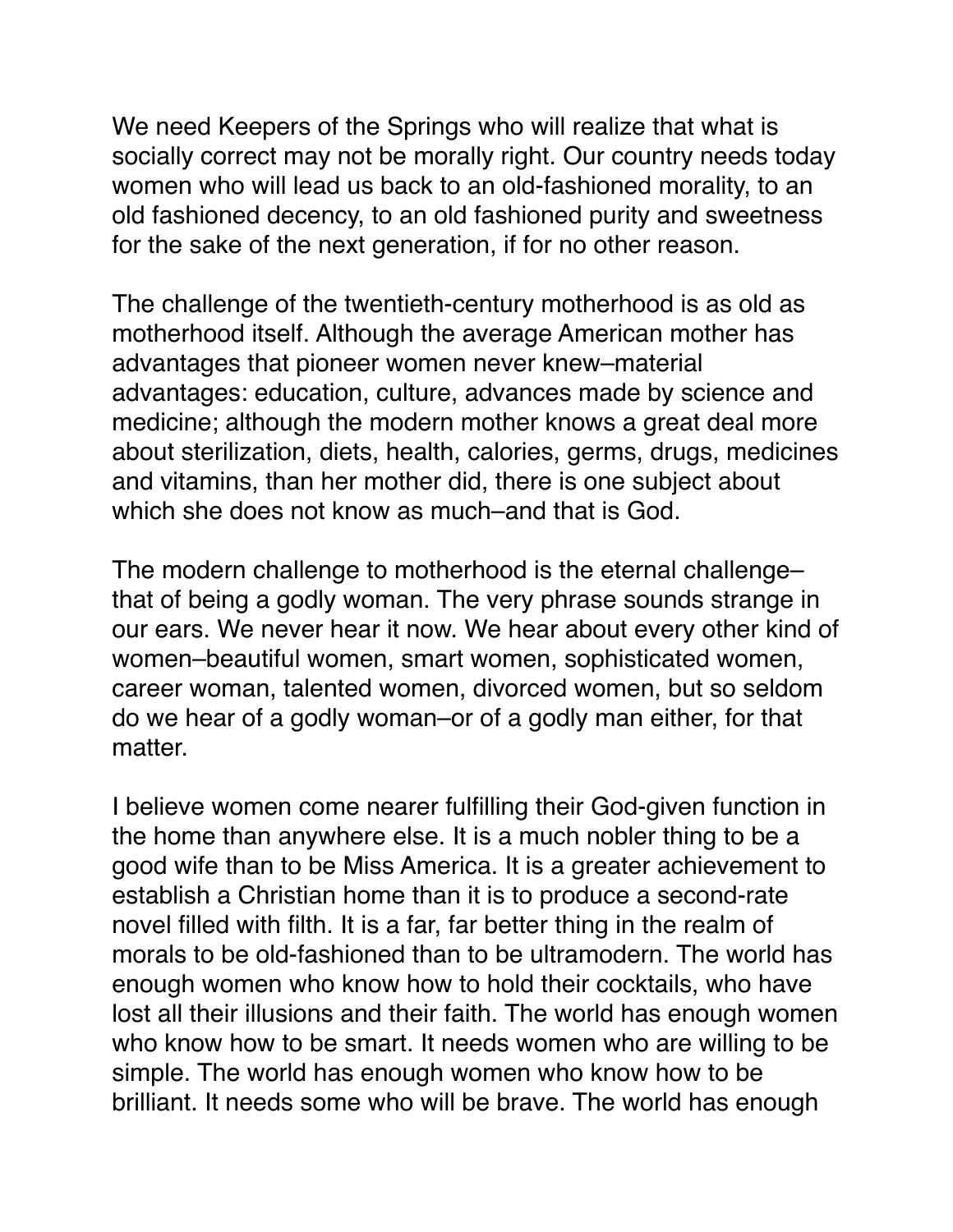women who are popular. It needs more who are pure. We need woman, and men, too, who would rather be morally right that socially correct.

Let us not fool ourselves–without Christianity, without Christian education, without the principles of Christ inculcated into young life, we are simply rearing pagans. Physically, they will be perfect. Intellectually, they will be brilliant. But spiritually, they will be pagan. Let us not fool ourselves. The school is making no attempt to teach the principles of Christ. The Church alone cannot do it. They can never be taught to a child unless the mother herself knows them and practices them every day.

If you have no prayer life yourself, it is rather a useless gesture to make your child say his prayers every night. If you never enter a church it is rather futile to send your child to Sunday school. If you make a practice of telling social lies, it will be difficult to teach your child to be truthful. If you say cutting things about your neighbors and about fellow members in the church, it will be hard for your child to learn the meaning of kindness.

The twentieth-century challenge to motherhood–when it is all boiled down–is that mothers will have an experience of God…a reality which they can pass on to their children. For the newest of the sciences is beginning to realize, after a study of the teachings of Christ from the standpoint of psychology, that only as human beings discover and follow these inexorable spiritual laws will they find the happiness and contentment which we all seek.

A minister tells of going to a hospital to visit a mother whose first child had been born. She was a distinctly modern girl. Her home was about average for young married people. "When I came into the room she was propped up in bed writing. 'Come in,' she said, smiling. 'I'm in the midst of housecleaning, and I want your help.' I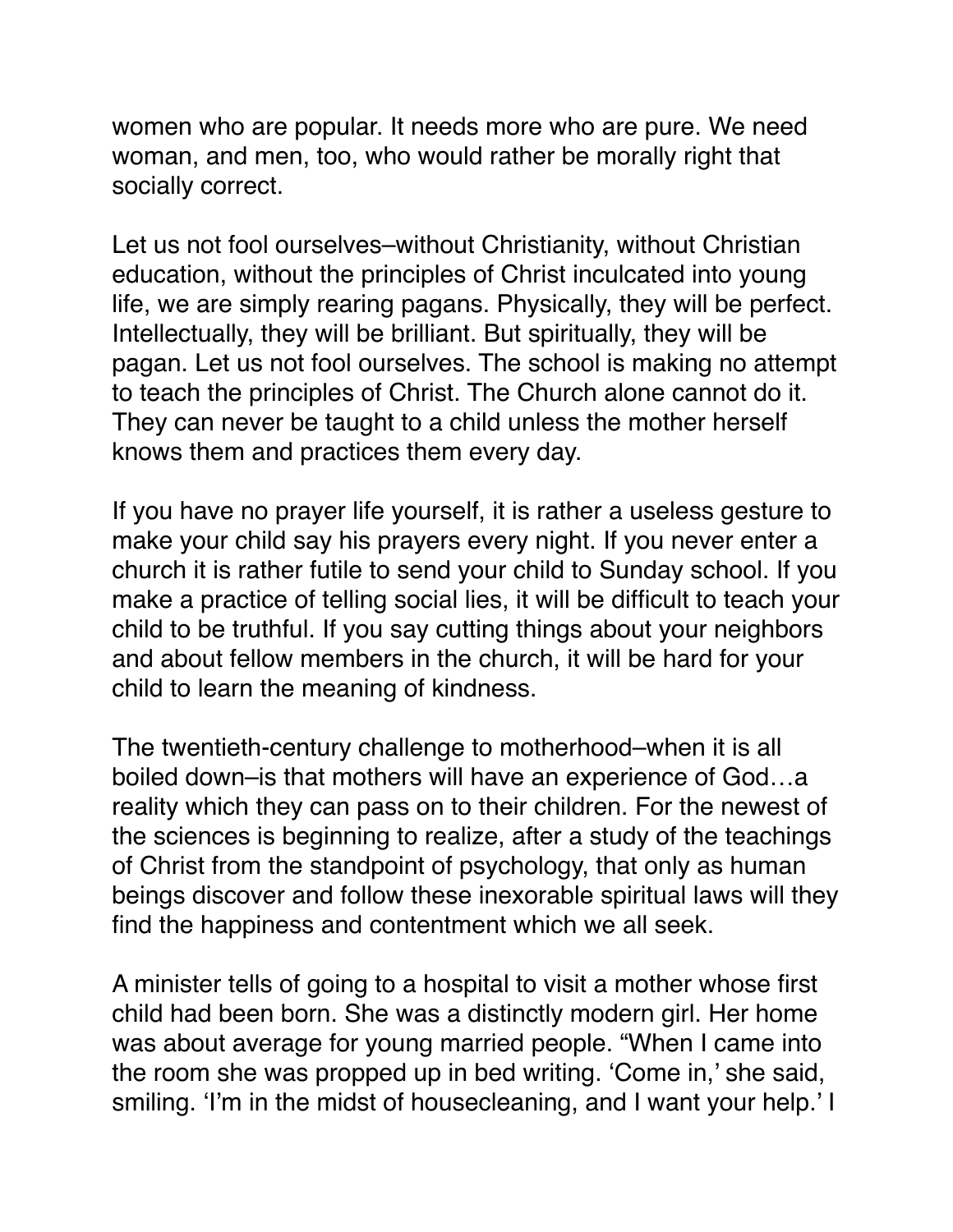had never heard of a woman housecleaning while in a hospital bed. Her smile was contagious–she seemed to have found a new and jolly idea. "'I've had a wonderful chance to think here,' she began, 'and it may help me to get things straightened out in my mind if I can talk to you.' She put down her pencil and pad, and folded her hands. Then she took a long breath and started: 'Ever since I was a little girl, I hated any sort of restraint. I always wanted to be free. When I finished high school, I took a business course and got a job–not because I needed the money–but because I wanted to be on my own. Before Joe and I were married, we used to say that we would not be slaves to each other. And after we married, our apartment became headquarters for a crowd just like us. We weren't really bad–but we did just what we pleased.' She stopped for a minute and smiled ruefully. 'God didn't mean much to us–we ignored Him. None of us wanted children–or we thought we didn't. And when I knew I was going to have a baby, I was afraid.' She stopped again and looked puzzled. 'Isn't it funny, the things you used to think? She had almost forgotten I was there–she was speaking to the old girl she had been before her great adventure. Then remembering me suddenly–she went on: 'Where was I? Oh, yes, well, things are different now. I'm not free any more and I don't want to be. And the first thing I must do is to clean house.' Here she picked up the sheet of paper lying on the counterpane. 'That's my housecleaning list. You see, when I take Betty home from the hospital with me–our apartment will be her home–not just mine and Joe's. And it isn't fit for her now. Certain things will have to go–for Betty's sake. And I've got to houseclean my heart and mind. I'm not just myself–I'm Betty's mother. And that means I need God. I can't do my job without Him. Won't you pray for Betty and me and Joe, and for our new home?' And I saw in her all the mothers of today–mothers in tiny apartments and on lonely farms…Mothers in great houses and in suburban cottages, who are meeting the age-old challenge–' that of bringing up their